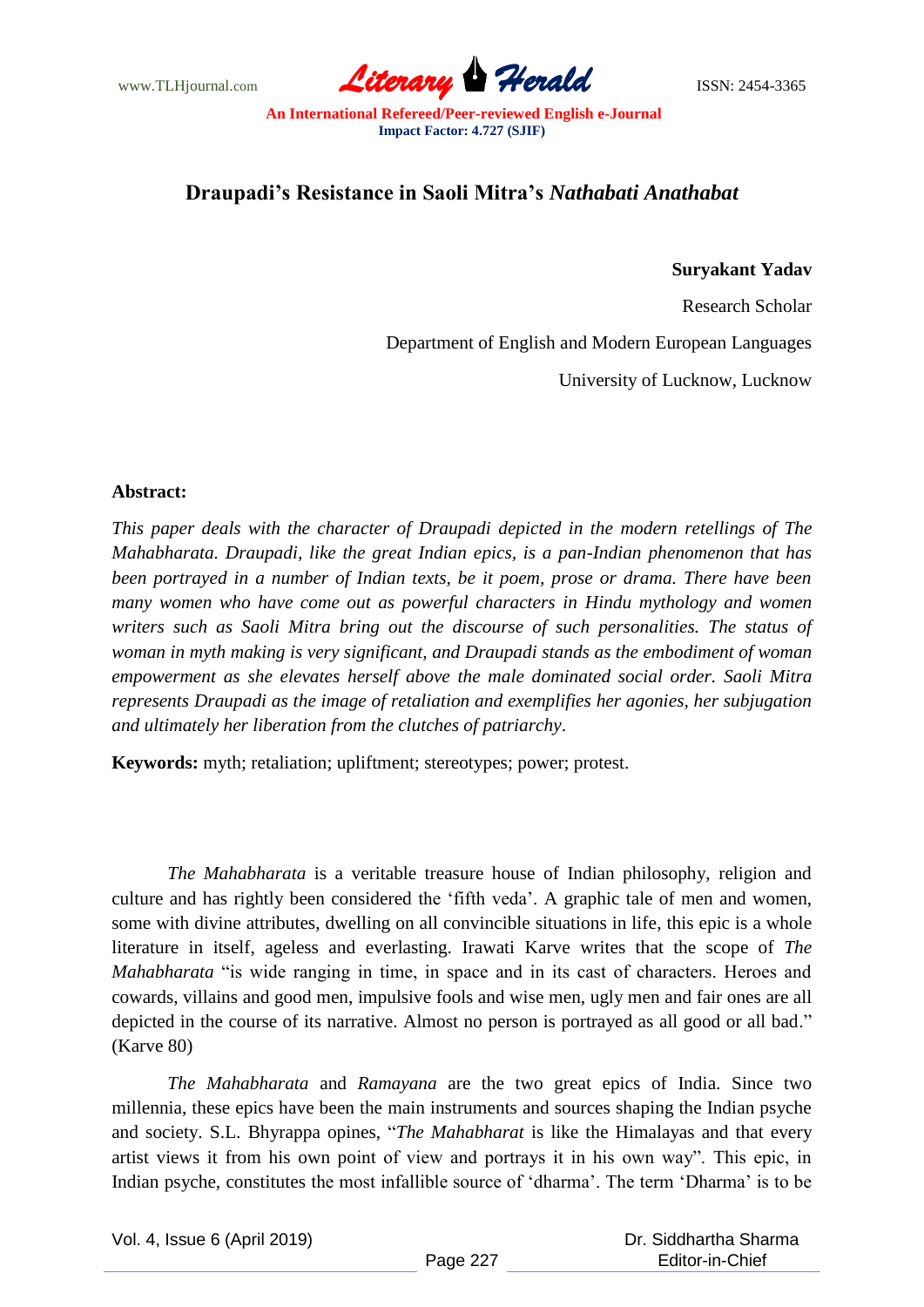www.TLHjournal.com *Literary Herald*ISSN: 2454-3365

interpreted in the larger context of a "code" of conduct. Many women writers, such as Pratibha Ray, Chitra Banerjee Divakaruni, Saoli Mitra and others, have proved their mettle in Indian literature by revising and reinterpreting the old myth according to their own understanding, pointing out the injustices carried out on women.

Women form an integral section of any society they become a part of. Society has its own stereotypes and biases against women in all quarters of life and these biases can be easily discerned in *The Mahabharata*. A constant struggle of these muted beings of the society, identity crisis and establishment of self-respect strongly echoes throughout the epic. Since the ancient times women have been disallowed to enter the male strata of society and they have been confined to the spaces allotted to them by the males in their male-dominated social structure. In the *Nāṭyaśāstra*, the first Indian treatise on dramaturgy, Bharatamuni has portrayed women in enclosed spaces whereas men performed in the theatre. The men performed even the role of women characters while the women did the household chores within their confined spaces. In chapter twenty of the *Nāṭyaśāstra,* Bharata talks about the women's dance form 'lasya'. There were twelve variations of 'lasya', all of which were performed solely by women. According to the British feminist film theorist Laura Mulvey during the ancient times there was a constant reproduction of the "male gaze" which viewed women as objects of the male desire. It may be considered that "lasya" was such a form of dance tailored for the androcentric world.

In the ancient Sanskrit theatre, the doors for women were not totally shut. Through Kautilya"s *Ganikadhyaksha Prakarana* the concept of "streepreksha" comes to light. Women were allotted their own small space where they could perform but a prior permission had to be sought from the head of their families to perform in the "streepreksha". If a woman wanted to watch the performance of the women in the "streepreksha", then too permission was required. Through these restrictions put on the females we become aware of the society"s codes of morality practised by the males to keep a check on the women and the portrayal of a woman"s ideal role as wife.

Saoli Mitra has been an eminent figure in contemporary Bengali theatre. She was keenly interested in theatre since her childhood due to her parents Sombhu Mitra and Tripti Mitra, who were theatre personalities themselves. Mitra is also the founder of a Bengali theatre group Pancham Vaidic for which she has written two plays: *Nathabati Anathbat* (1983) and *Katha Amritsaman* (1990). In plays like *Pagla Ghora*, *Dakghar*, *Daschakro*, *Chera Taar* and others, she has performed as an actor. She is also when known for her role in Ritwik Ghatak"s Bengali movie *Jukti Takko Aar Gappo*.

*Nathabati Anathbat* gives us a feminist interpretation of the grand epic *The Mahabharata*. This play was translated from Bengali into English by Rita Datta in the year 2005 as *Five Lords, Yet None a Protector*. Mitra narrates the life and struggles of the common wife of the Pandava brothers, Draupadi. The title of the play *Nathabati Anathbat* "means that despite having a husband, a woman remains as if without one" (Banerjee 102)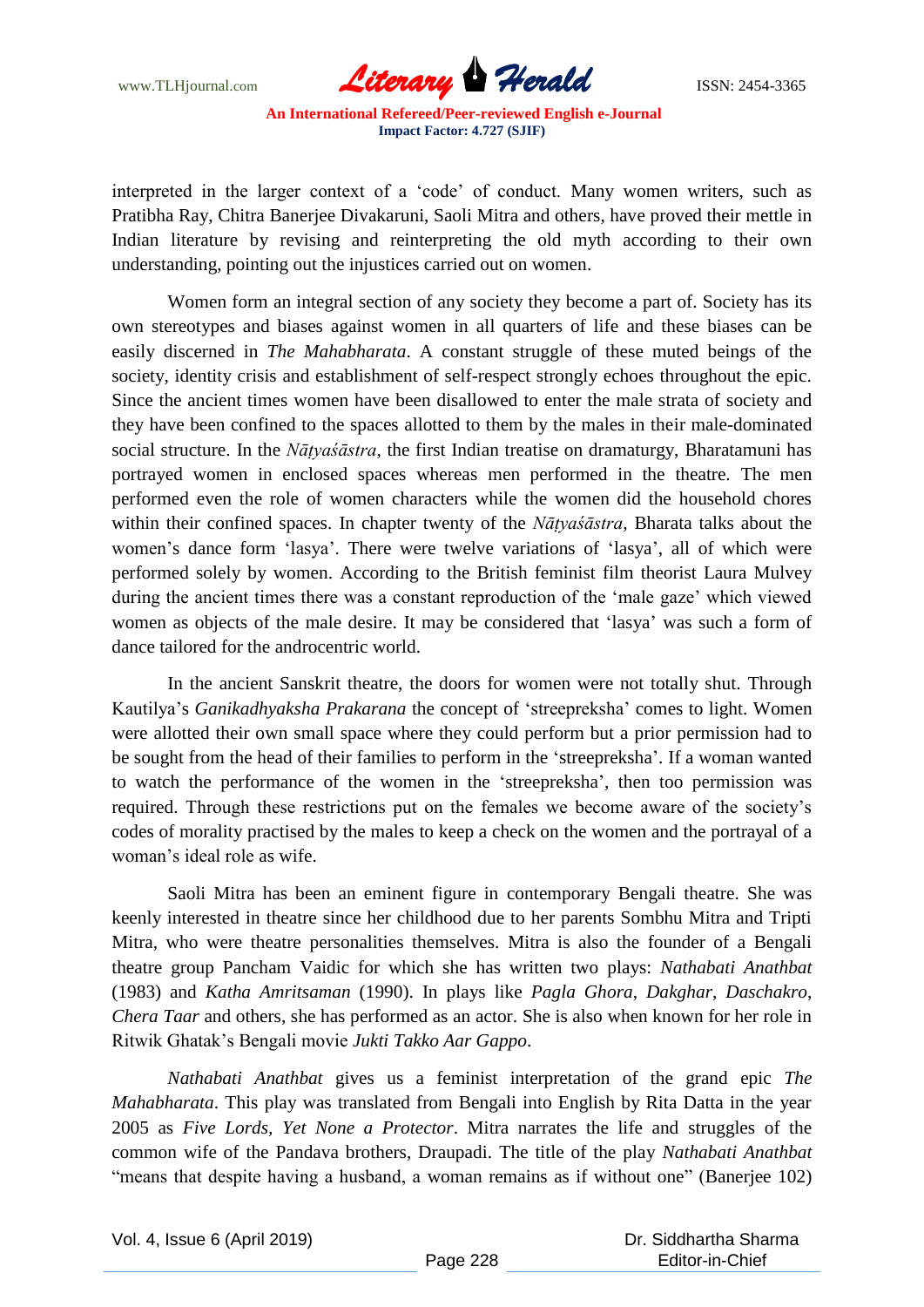

i.e. although Draupadi is the wife of five powerful husbands yet she is left to feel that she doesn"t have any husband. Saoli Mitra justifies the title by narrating the incidents from the great epic wherein Draupadi"s vulnerability has been exposed. Despite having five husbands, and that too the most powerful men, she becomes the victim of inhumanity. Mitra says,

It is quite surprising how I came to write plays. I never intended to write any. I was basically a performer and wanted to depend totally on the director. But, unfortunately, when I grew up and started acting seriously, the productions that were being done did not satisfy me. So, I left theatre. But the thought of doing something meaningful did not leave me. (Banerjee 102)

When Saoli decided to pave her own way as a playwright, she came across Irawati Karve"s *Yuganta: The End of an Epoch* (1967). Through this book, Mitra developed the idea of writing a play on *The Mahabharata* but from a feminist point of view. She writes,

Draupadi, the beautiful queen in the *Mahabharata*, had to get married to five Pandava brothers simultaneously. The immense sufferings she had to go through her life, the courage with which she faced them, and the dignity she maintained till the end moved me. My first play, *Nathabati Anathbat*, depicts the story of this beautiful queen. You may call it a reappraisal of the epic. (Banerjee 102)

She was quite influenced by Karve"s feminist reading of Draupadi and in her play she unveils the patriarchal ideology that led to the formation of the myth of *The Mahabharata*. Draupadi is the victim of male sexual desire and she is always exposed to the male-gaze. Saoli deconstructs and reconstructs the neglected women characters, the sufferers in the maledominated society. *Nathabati Anathbat* becomes the portrayal of the hidden and suppressed emotions and desires of Draupadi. The narrative technique Mitra uses to unfold the story of Draupadi is known as the "kathakata".

Kathakata tradition is a popular Indian folk form, which is based on "katha", that is words. The main reason for Saoli to use the kathakata technique to narrate the story of Draupadi was the ability of the narrator or the "kathakthakurun" to switch roles. The narrator can turn into a character itself to tell his/her own story, the kathakthakurun can also become a critic and look at a sequence with critical eyes. In this manner, the narrator could reach out to a wider audience and the kathakthakurun could easily go to the core of the story directly without depending on characters to unfold situations. This technique gave a free-flowing characteristic to the narration. There is live music, dancing, and the actor, who is also the narrator, acts out multiple roles. In *Nathabati Anathbat*, Saoli Mitra is the "sutradhaar" or the narrator or the kathakthakurun.

The play opens with the chorus singing while the kathakthakurun sit beside them singing and contemplating. The chorus sings about the heart's yearning desire of Draupadi and at the same time Saoli Mitra, being the narrator and the actor too, gives matching expressions to the sorrowful melody.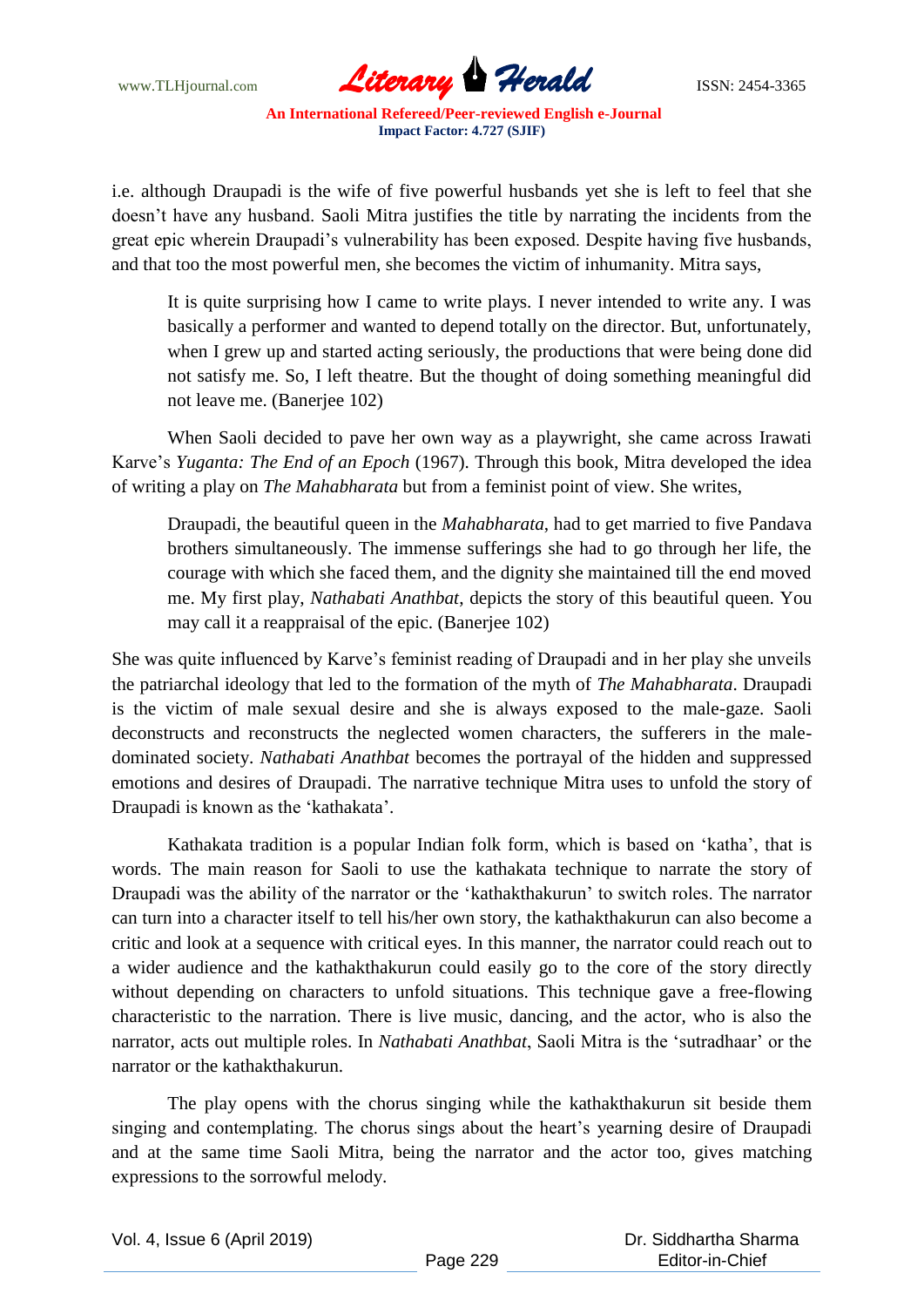

**Kathak**: Namaskar

[Immediately, it occurs to her that the greeting was not respectful enough. She bites her tongue in coy embarrassment, loops her "anchal" to the loose end of the sari, round the back her neck, bows low and says]

I bow before you, Good Sirs! But what story shall I tell? I can"t seem to find any! I mean, well, there is so much to say, so many stories. But which one to choose? And how to say it? And pondering on this it suddenly struck me that...

The words of the Mahabharata

Are ineffable, like "amrit"

In every age there unfold

New meanings from the old. (Mitra 5-6)

The chorus gives the audience/readers a taste of what is going to take place. Saoli makes excellent use of the narrative technique, going forward and backward in her narration, she simultaneously comments on the events of happening in the life of Draupadi as well. In the beginning of the first act, Saoli narrates the story of Draupadi's birth, beauty and marriage. She describes the daughter of Drupada as "A queen– yet not a queen. An empress– yet not an empress. Mistress of a kingdom, yet a queen without a kingdom. This tale of a helpless woman, who had everything yet nothing." (Mitra 6). This description of Draupadi by Mitra tells us about the great mythological character of Panchali and also a woman as the prototype of the suffering women in the Vedic ages and also in the contemporary era.

The physical beauty of Draupadi is such that in her "Svayamvara" kings and princes from faraway lands come to compete for Draupadi"s hand in marriage.

**Kathak**: [The kathak now sits facing the audience, in the middle of the stage]

Certainly, those who had come as suitors, even those who had come as mere spectators stare at her in wonder. Born out of fire, after all, the maiden"s beauty is as dazzling as a flame. And she now stands in the middle of the assembly. Meanwhile, Dhrishtadyumna calls out to those assembled and says, "Come, honourable gentlemen, whichever high born person can string the enormous bow and hit the target with five arrows through the aperture in apparatus above... (Mitra 14)

The young and the old desire her and it is evident in the fact that many princes and their fathers participated in the svayamvara. Draupadi has been described having a slender waist who emits the sweet fragrance of the blue lotus which easily entrances men. The svayamvara is held by the king of Panchala and Draupadi"s father Drupada which is designed in a such a way that only men possessing superior skill in archery could win Panchali"s hand. The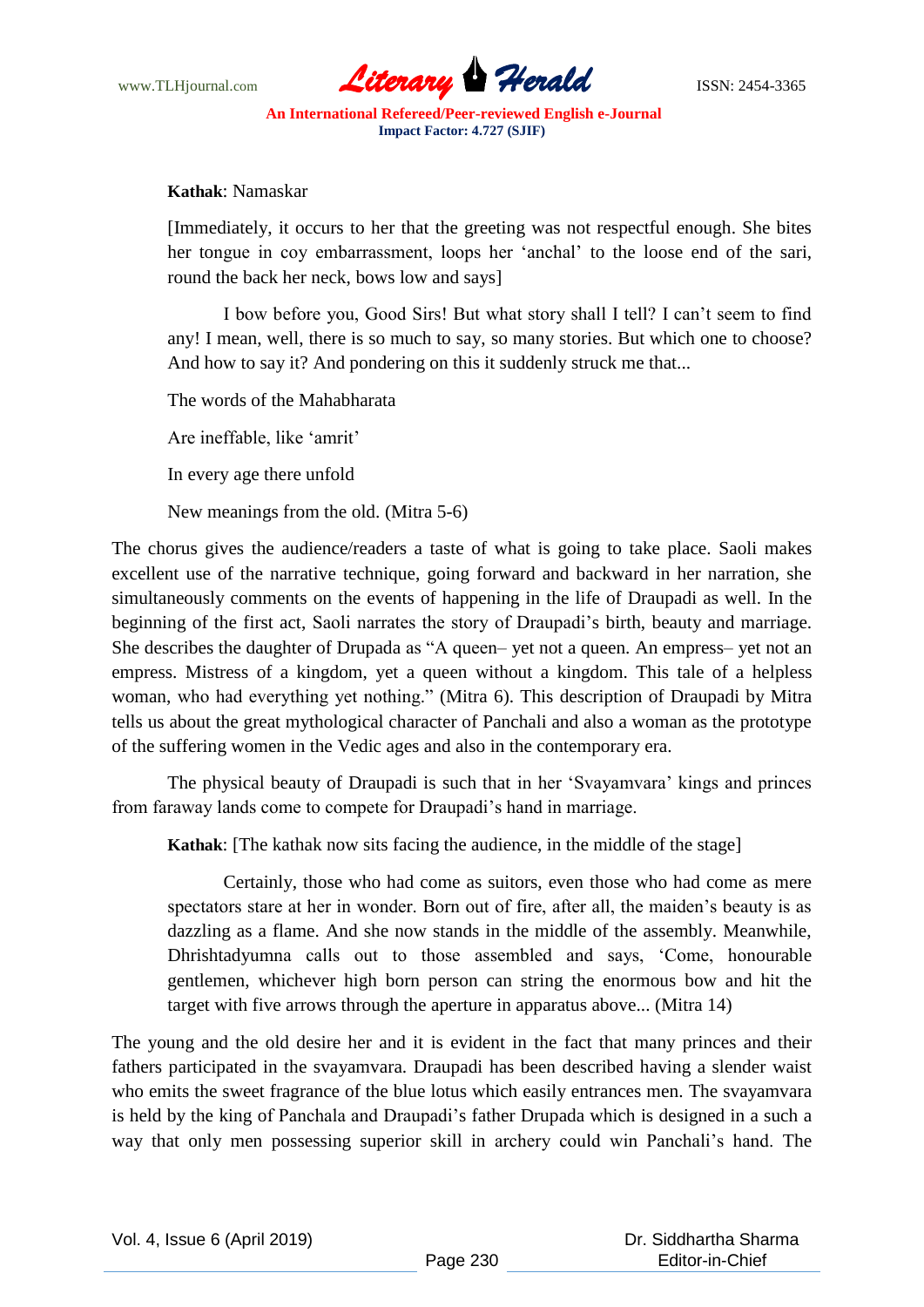

svayamvara was designed that Arjuna, the third of the Pandava brothers, or someone of Ariuna's calibre could win the 'svayamvara'.

Saoli Mitra in one of her interviews taken by Professor Anita Singh on 15 May 2011 talked about this retelling of the Draupadi"s tragic tale of suffering and sacrifices, she further talked about her as the most misinterpreted heroines of Indian Epics. Interview as follows,

A.S**.:** Your play *Five Lords, Yet None a Protector* poignantly paints the life of Draupadi viewed from a woman"s lens. Why this fascination with Draupadi? In our society Sita is considered the icon of morality and she is very often revisited in contemporary works. Portraying Draupadi has been problematic; somebody rightly pointed out no one names their child Draupadi, so what provoked you to take up Draupadi's case?

**S.M.:** Hm! That is true! But the writer is a woman. So could it be helped?

Your view about Sita is all too simplified. In my opinion Sita has a journey, a journey of her own. Naturally the journey is much more complex that the definition as "the icon of morality"!

Draupadi is a person who suffers most of the time for no fault of hers. The patriarchal society, it seems, becomes more dominant. She is abused both verbally and sexually. Moreover, she silently bears the humiliation of passing her life with five men! Though, the epic states, she loves Arjun most. It is a decision of other people she carries out and that too with dignity. (Singh 602.)

Neither is Draupadi an ordinary woman nor is her life an ordinary life. She is born from the sacrificial fire and born as a young, virgin girl. In Drupada we do not see the fatherly affectation for his children but he cherishes the fact the now he can carry out actions to take revenge against his old friend and now foe, Dronacharya. Thus, he organises the Svayamvara in order to incite Arjuna to win the hand of Draupadi and later help him in taking his revenge. Here Draupadi can be seen as an object that Drupada uses to gain his ends. Saoli Mitra narrates what might have gone on in Drupada"s mind after the birth of the twins Dhristhadyumna and Draupadi:

So, King Drupada gazes at his beautiful daughter and wonders about her marriage. And, rightaway, Dear Sirs, he thinks of the third Pandava son, Arjuna. Can you think of a worthier Kshatriya, one more valiant and more handsome? Yes, Sirs, this thought was very much in Drupada"s mind from the beginning. […] So, King Drupada thinks, all right, let us arrange for a "Swayambar Sabha", an assembly of suitors. He who succeeds will be chosen by the bride, and there, let the suitor-kings face a most difficult test. If Arjuna were anywhere about and heard this announcement, he would be sure to turn up and be caught. And if Arjuna did not come, his daughter would still wed a true and tested warrior. (Mitra 7)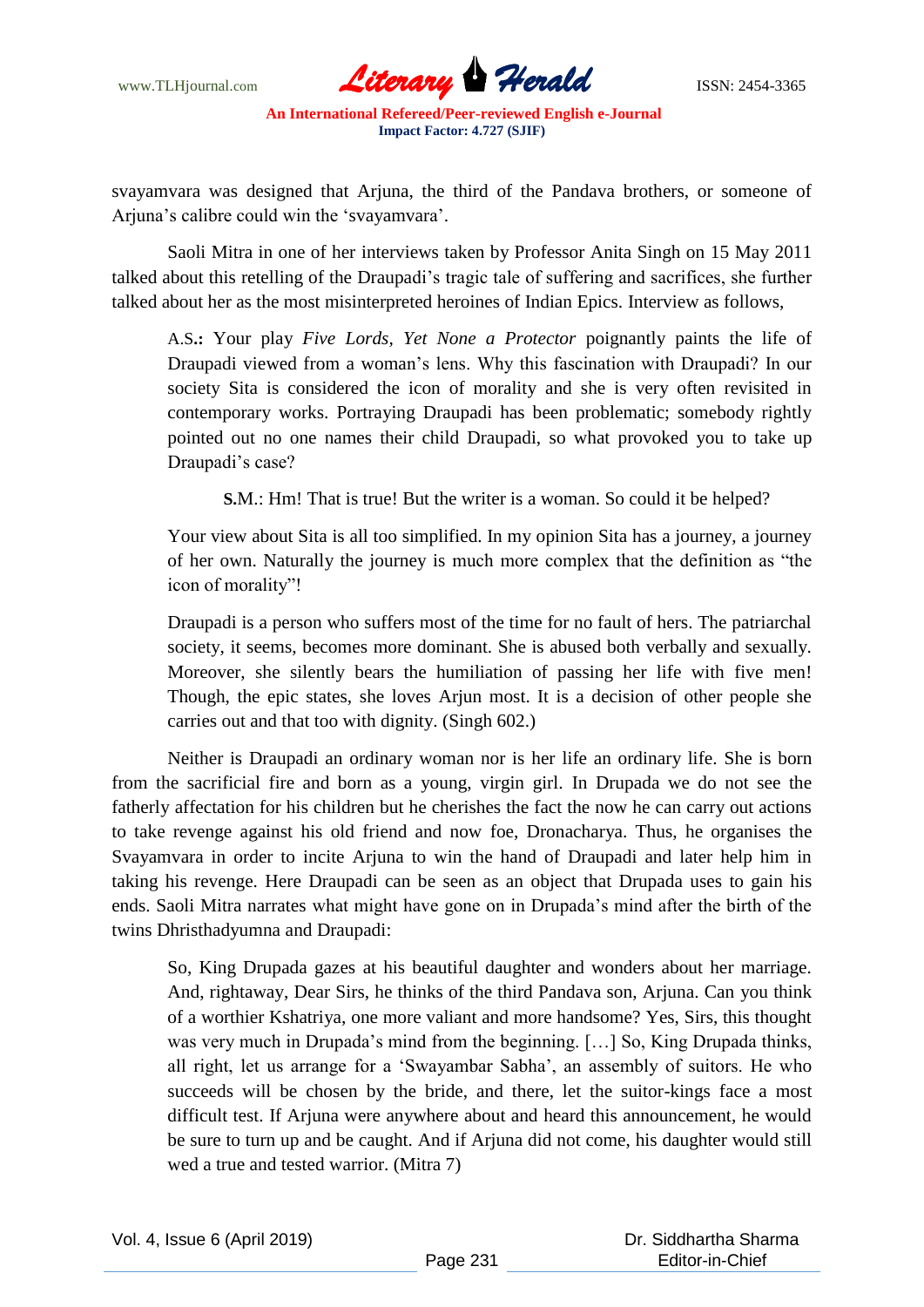www.TLHjournal.com *Literary Herald*ISSN: 2454-3365

The capital motive behind the svayamvara ceremony is not Draupadi's well-being but the fulfilment of Drupada"s revenge. A man who could complete the task of hitting the target in the appropriate manner could also become a major help to Drupada because of his prowess with the bow and arrow.

The kathakata style, being a folk tradition, gives the story a non-mythical characteristic. The story becomes more palpable and acceptable. The kathakthakurun can avail the spatial availability and make the story even more comprehensive. Saoli narrates the story in her own pace allowing the audience to comprehend and connect with every incident and every action. She makes it clear to the audience that the marriage of Draupadi was an alliance between Drupada and the Pandavas. When the French anthropologist Claude Levi Strauss was doing his research on the origin of arbitrary social categories, he opined that the reciprocal bond in marriage is not set up between the spouses, the men and women, but between men and men with the woman being the means. *The Mahabharata*, especially in the case of Draupadi, becomes a fine example of Levi Strauss's theory, which came to be known as the alliance theory.

In one of her popular essays titled "Sorties" (1975), Helene Cixous describes the process by which male reason is ordered into a series of binary oppositions in which one half of the binary is always superior to the other half, like male/female, culture/nature, life/death, truth/lie, dharma/adharma and so on. According to this equation, women always become the inferior half of the binary. In *Nathabati Anathbat*, Saoli has not been hesitant in pointing out the forced superiority of the males over the females. In the same essay she points out the futile existence of Sleeping Beauty which is a metaphor of femininity itself. Draupadi"s life is similar where she does not live for herself but she is born to serve her father and then given to the Pandavas to serve them.

Draupadi was the victim of male and motif of revenge, an easy prey in the patriarchal setup. In the game of dice, Yudhishthira loses everything to the Kauravas. They are stripped off their upper-garments which symbolizes the stripping of all the glory and grandeur. But in Drauapdi's case the stripping off her single cloth is just to expose her body, which is plain and simple humiliation of the female to show her where she belongs in the patriarchal society, no matter how high her status. But Draupadi"s nature doesn"t allow her to bow down in front of the male oppressors. Chitra Banerjee Divakaruni opines the views of Draupadi after her husbands have lost themselves to the Kauravas in the game of dice:

"I am a queen. Daughter of Drupad, sister of Dhristadyumna. Mistress of the greatest palace on earth. I can"t be gambled away like a bag of coins, or summoned to court like a dancing girl. […] If perchance a man lost himself, he no longer had any jurisdiction over his wife." (Divakaruni 190)

Draupadi is a well read, a learned woman who knows her shastras. She remembers that the *Nyaya Shastra* states that a husband loses his rights over the wife when he loses himself to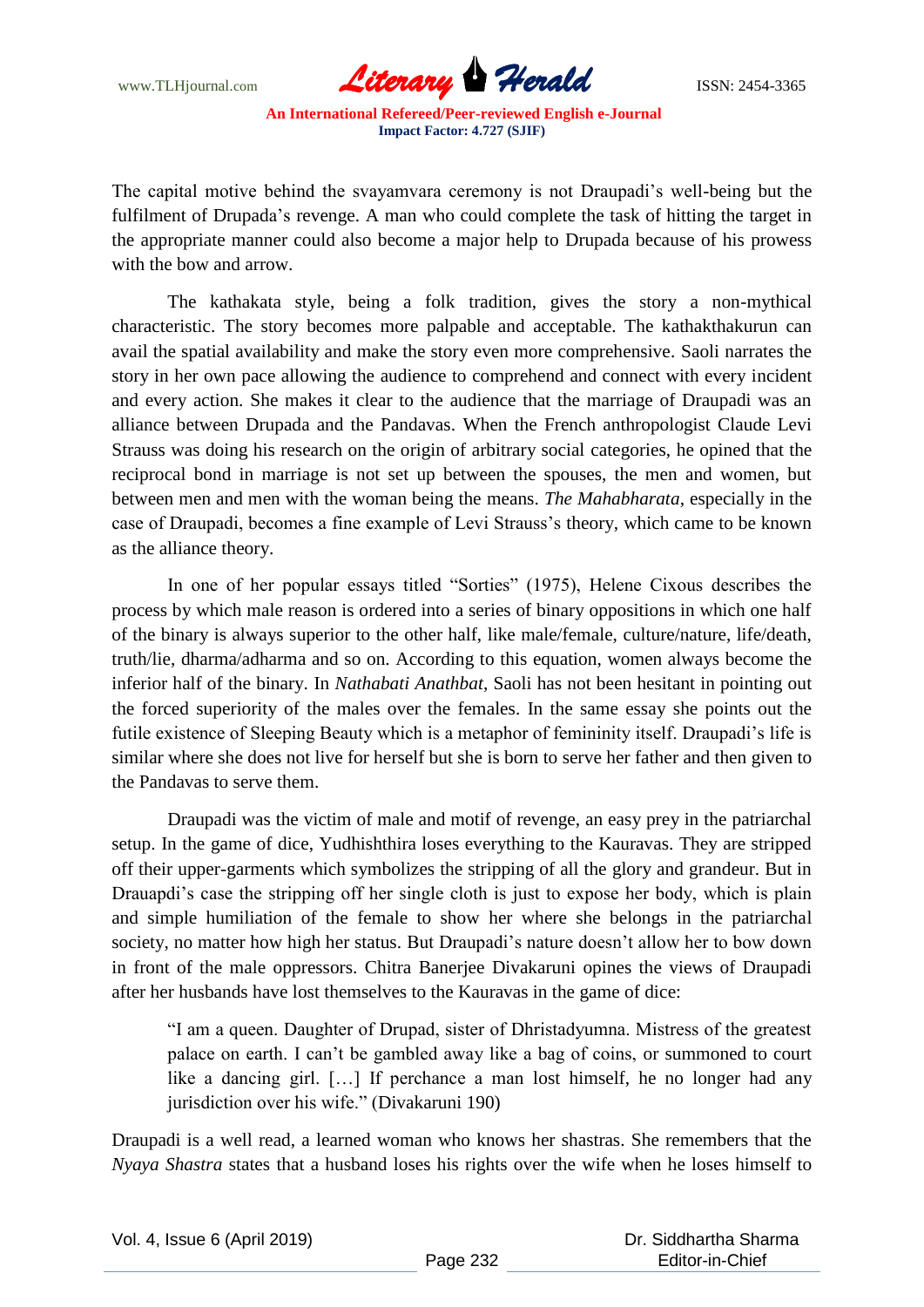www.TLHjournal.com *Literary Herald*ISSN: 2454-3365

slavery. But nobody, not even Bhishma, listens to her query except for Vikarna, younger brother of Duryodhana. But Vikarna"s voice is suppressed by Karna. A famous Sanskrit sloka signifies the status of women in the era, "Yatra naryastupujyante, ramantetatradevta" meaning, "The place where women are worshipped, god themselves inhabit that place". However, this was not true with the character of the Draupadi, she was reduced to an object both by the Pandavas and Kauravas. Anyone who is born and brought up in Indian land will surely notice the subordinate position of women which has been the same since time immemorial. Not only in the ancient myths but also in  $21<sup>st</sup>$  century, most of the women in the country, struggle for living. "Draupadi" as being won by Arjuna in a grand competition she was brought to the family and she was forced to accept four other brothers of Arjuna as her husbands. Nobody was there to take her opinion not even Kunti. She had a great love for Arjuna but in return, she received nothing from him either. Yudhishthira, the eldest brother of the Pandavas, used her as a piece of property or say she was only an object of play in the dice game in which he was defeated.

Draupadi occupies the central position in the epic, an embodiment of suffering and sacrifice who has set standards of comparison for the contemporary women. The mythical stereotypes are so deeply engrossed in the Indian subconscious that they do not only serve as definitions, but the meaning of existence, especially in case of women. The Indian epics, especially *Mahabharata*, contains in itself, multiple possibilities for re-creation and reinterpretation due to its varied levels of narrations, different narrators and various digressions which include stories, fables, philosophical treatises etcetera. Saoli Mitra in *Nathabati Anathbat* chooses to narrate the story of Draupadi with a deviation from the epic *The Mahabharata.* Mitra follows the framework of the story very closely but she ignores the divine interventions included in the original text.

Saoli Mitra's stunning individual performance focuses on the stripping of Draupadi's chastity, honour and pride. She was passively forced to accept five men as husbands at the same time. Not only did her husbands betrayed her at several junctions in her life but she was also pawned and humiliated in an assembly full of men with demonic instincts. Sharad Patil, a sociologist, observed that the practice of polyandry took two forms: maternal polyandry and fraternal polyandry. Maternal polyandry referred to that when a wife could have multiple husbands who did not share any kinship. Whereas, in a fraternal polyandry, the one in which Draupadi is trapped, when a woman is married to several brothers. The latter marks an important step towards patriarchy. Saoli Mitra"s Draupadi repeatedly focused on her incessant and innumerable trials to progress towards and finally achieve "stree-dharma".

*Nathabati Anathbat* was unique in its presentation; this piece of art was very close to Irawati Karve"s *Yuganta: The End of an Epoch*. The earlier play was centred to the tragedy of Draupadi as an epic heroine and can be seen as gender issue. This performance deals with a much wider theme, the question of human values in general, with the tragedy of war, the ultimate meaninglessness of greed and egotism in the context of morality. Saoli Mitra wrote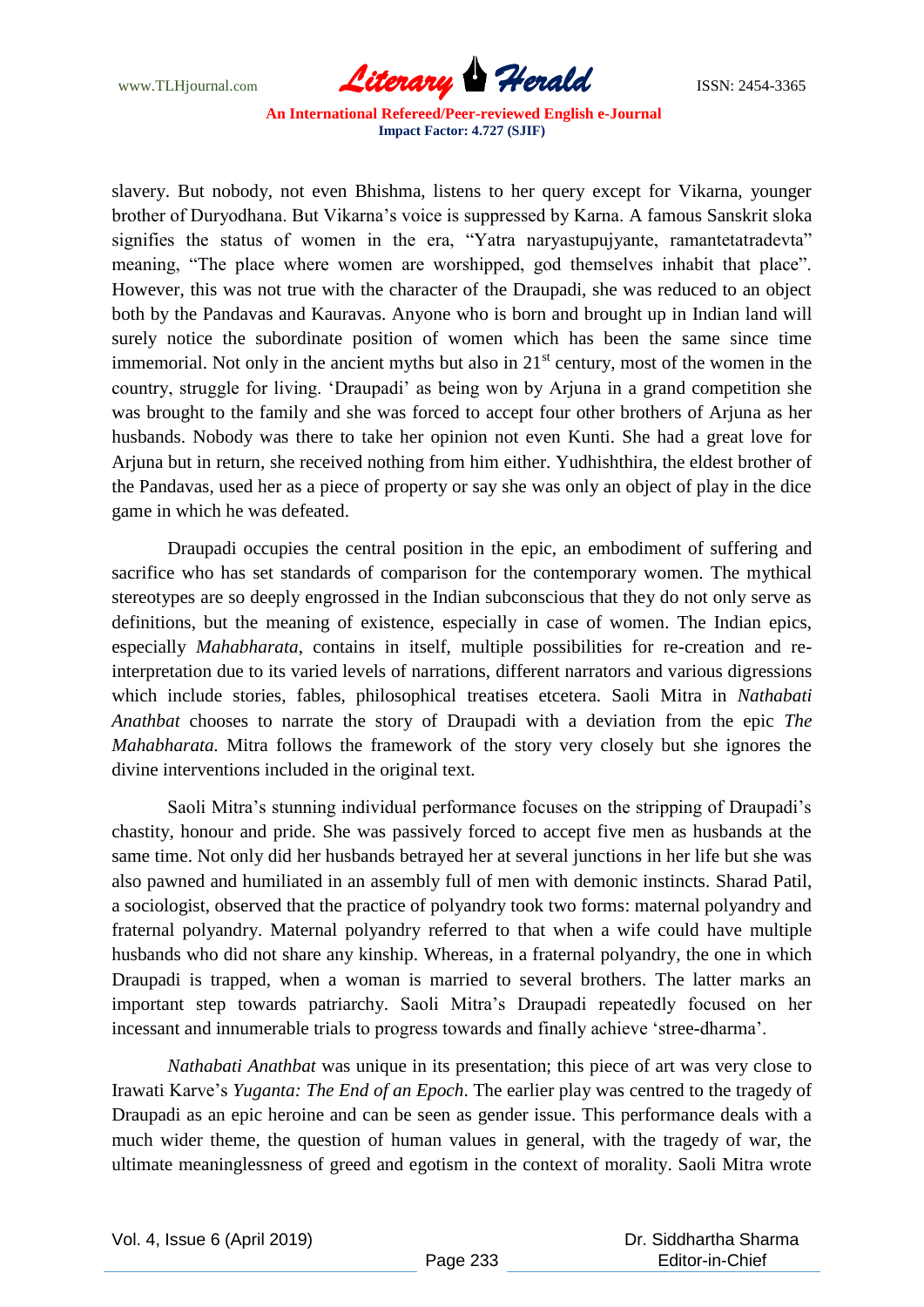

it originally in Bengali language and that was much lyrical, but much of its lyrical beauty is lost in the translation. Writing the original play, directing it and performing in it, not all three major talents usually combined in one individual. The stories of the great epics have inspired, moved and enlightened people for ages. According to the Western philosopher Joseph Campbell, "Myths are stories of our search through the ages for truth, for meaning, for significance. The story of human suffering, striving, living- and youth coming to knowledge of itself, what it has to go through." (Campbell 168)

Draupadi, the obedient, submissive wife of Pandavas, the symbol of male sexual desire and fantasy, viewed as an 'Object' in this man's world. Draupadi becomes not only the great mythological character, but also a prototype of the suffering women of day-to-day life. Mitra's play is an attempt to interpret Draupadi in new light; as Nabaneeta Dev Sen remarks, she has seen Draupadi from 'a pair of woman's eyes'. Draupadi's 'Svayamvara Sabha', the place where a virgin girl chooses her own husband among her competing suitors. Arjuna in the "Svayamvara Sabha" won Draupadi. This episode of *Mahabharata* also depicts the politics of caste, depicted through the character of Karna– who was rejected to take part in the "Svayamvara" just because the virtue of his low birth. The marriage was a political alliance between the King Drupada and Pandavas. According to Badrinath Chaturvedi, "Draupadi"s "svayamvara" was not a contest for gaining her but a contest for a kingdom, a "mahotsava" for a future great war". Women are as fragile and lacking in the qualities that are considered beneficial to the effective leaders. Traditional masculine traits have higher perceived value than the feminine traits in the world then and today. The anthropologist Claude Levi-Strauss, discussing the marital relationship as the basis of society opines: "The reciprocal bond basic to marriage is not set up between men and women, who are only the principal occasion for it'.

Draupadi was the victim of male lust and a motif of revenge, easy prey in the patriarchal society. According to the Kate Millett,

Patriarchal force also relies on a form of violence particularly sexual in character...[which] has been viewed as an offence one male commits upon another- a matter of abusing 'his woman'... [It] is carried out for masculine satisfaction, the exhilaration of race hatred, and the interests of property and vanity (honor). (Millett 44)

One often relates *The Mahabharata* with Draupadi and making her responsible for the great war of Kurukshetra. With Draupadi the "disrobing scene" becomes important where the patriarchy is put to a question, the King who was not only blind but also becomes dumb and deaf. The character of Dhritrastra becomes the symbol of blindness and of powerlessness too. Draupadi is a pan-Indian phenomenon and a universal character and has been dramatizedespecially the 'Disrobing Scene'- in the folk- theatre of almost all Indian languages. Chitra Banerjee Divakaruni's novel *The Palace of Illusion* (2008) and Mahasweta Devi's short fiction "Draupadi" translated into English by Gayatri Chakravorty Spivak (1997) are two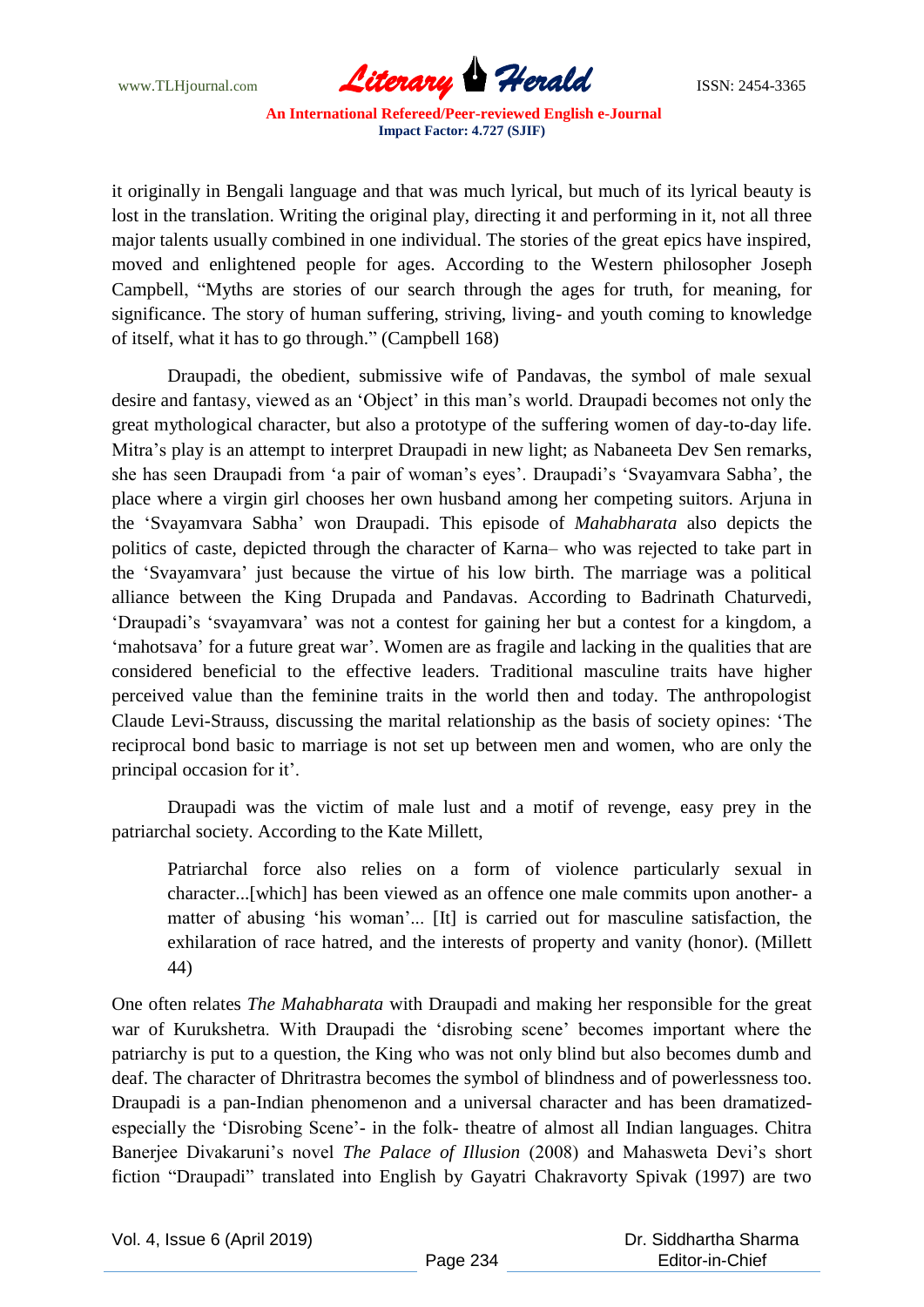www.TLHjournal.com **Literary Herald Herald** ISSN: 2454-3365

notable examples of remythfied works powerfully depicting the different facades of this phenomenal mythic character. The formal is the re-narration, from Draupadi"s point of view and later is the story of a tribal girl, who raises her status from a voiceless creature to a voiced being.

There are variations in the different versions of The Mahabharata regarding the disrobing and Krishna"s involvement in it. Saoli Mitra"s Draupadi is not a submissive woman as one finds in the other versions of Draupadi"s story. She is outspoken, not afraid of chastising her husbands, capable of saying whatever she has on her mind. She confronted Yudhishthira, asking the cause of her misery, "why am I in this state? Why have I to endure this misery?" not only to her husband"s but also those who were there in the sabha.

**Kathak- Draupadi**: No! Duhshasan, no! Don"t take me to sabha.

I'm a woman. I belong inside the home. Don't take me to the sabha. [Duhshasana seems to grab hold of her hair and yank at it. This is revealed in the Kathak"s expression and movement. She says, wincing in pain and humiliation.] Oooh! Let go of my hair, Duhshasana, let go! Please don"t take me to the sabha, I beg of you, have mercy on me! [Duhshasana pays no heed to her pleas and so, utterly helpless, she cries out.] I"m menstruating. I"m wearing only one piece of cloth. Don"t take me before the court in this condition. I beg of you! Have mercy on me! Please, Please...! (Mitra 35)

Irawati Karve sees Draupadi "as a woman who suffers, endures, rebels and asserts herself a "true daughter of the earth" unlike the Sita of *Ramayana*". Mitra presents Draupadi using her as a voice and her story as a "means to indicate oppression, war and the structures of male power".

**Kathak-Draupadi**: Bhisma, Vidur, Dhritarastra, Drona- have they no feelings? I"m a daughter-in-law of Kuru clan. I"ve been dragged into this assembly before everyone, and nobody condemns it! [With a stricken cry, she says] Say something, somebody! [Again the male guffaws] (Mitra 35)

A woman in danger tries desperately to escape in such situation, but she cannot. Kauravas, they laughed and laughed, on the situation of Draupadi and on Pandavas too. In the Kathakata performance Mitra mimes, the episode of Draupadi"s attempted disrobing. Draupadi shows her retaliation and screams aloud in the centre stage of the arena/ court. Deviating from the age-old story of this particular scene where Krishna comes to save Draupadi from this disrobing, Mitra"s Draupadi is self-sufficient, not a powerless or voice less being of the female race; she herself gains the consciousness and questions each one of them about her status. Mitra transforms her from an 'object' to a 'subject'. And the kathak addresses the audience: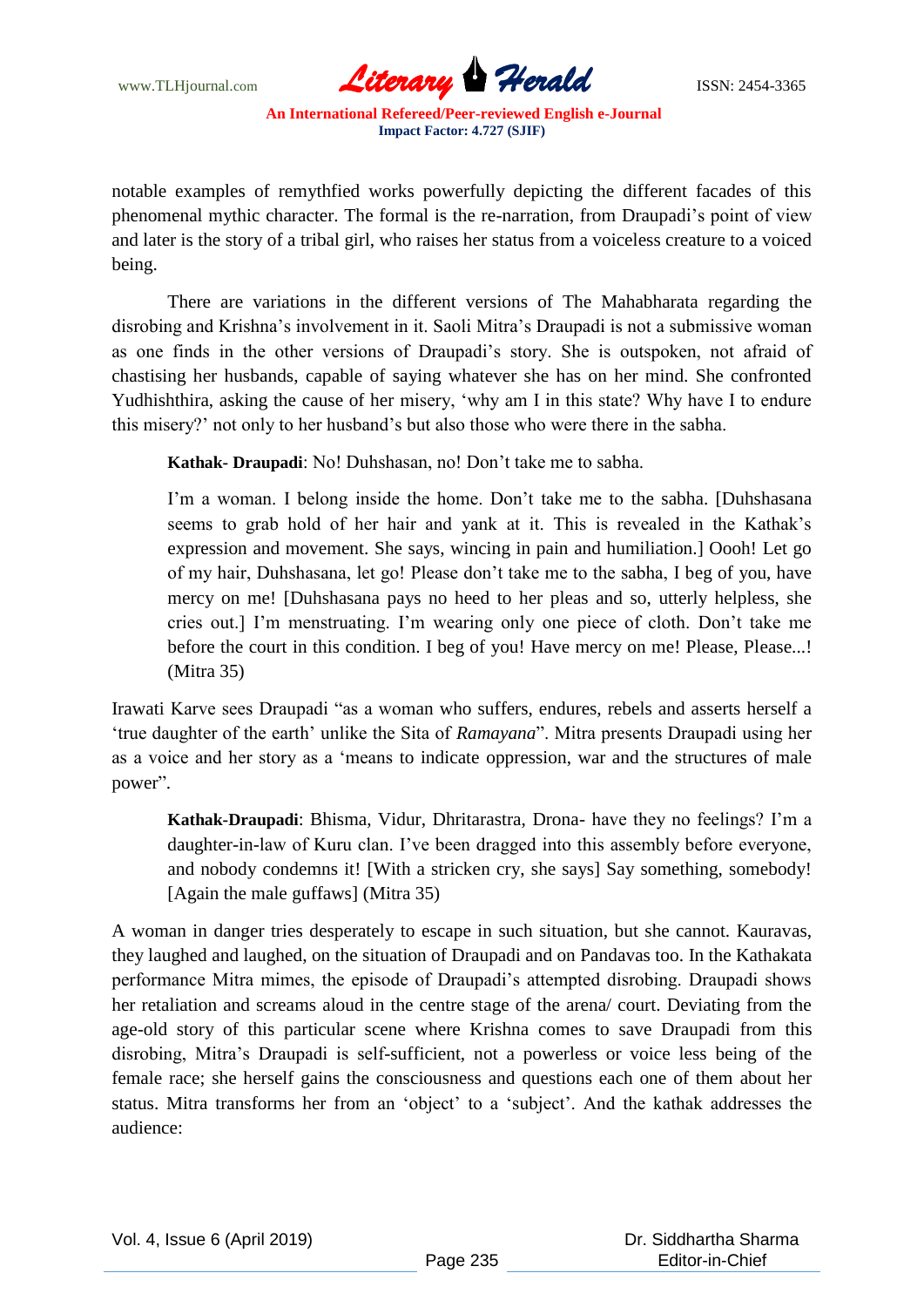

**Kathak**: Remember, what I said right at the beginning? That I"d tell you about a woman who had everything, yet actually nothing. For thirteen years she found herself because of Kauravs. (Mitra 39)

Draupadi finds an unusual treatment in Mitra"s narration of her story in kathakata performance. She even questions to the Pandavas about the righteous path he has vowed to take, "You speak of Dharma and the Scriptures. Why then did you play the game of dice? You know what the Shastras say? The Sastras say that gambling is a vice. Yet u played the game of dice." Mitra tries to make Draupadi a complete woman, not a mythical one but a real one, who is caught in the web of relationships- an obedient daughter, a dutiful wife and an affectionate mother.

"Draupadi" of Saoli Mitra in *Nathabati Anathbat* always longs to establish "dharmarajya", the reign of righteousness through the war, a "dharmayuddha"-let there be a war for justice to reinstate morality. Mitra's Draupadi had wanted a kingdom where women will be respected; no women should experience what she had gone through. The Kathak performer shows another aspect of her personality, when Krishna advocates peace she challenges him saying,

**Kathak**- If I forget the humiliation inflicted on me, dear friend, will it usher a Dharmarajya, the rule of Virtue, into this world? Can you promise that in the future no women will ever be persecuted and demeaned like I was? Will my forgiveness usher in that heavenly state? Tell me, Krishna [with an agonized cry] tell me! (Mitra 60)

According to Saoli Mitra, "Draupadi"s suffering is the suffering of flesh and blood and Draupadi has endured the agony and suffering of entire era; she has encompassed the agony of whole era in her persona".

**Kathak**: [Weeping] If you would promise me this, Krishna, I would forget everything...everything... (Mitra 60)

... [Chokes with tears, can't speak, but recovers quickly and says]

Draupadi found every empty, everything meaningless. She felt her life was worthless. Vyasdev has described her as *Nathabati Anathabat*, with lords but none a protector, Good Sirs.

[sings]

Married to valiant lords,

Yet none a protector,

Such is the fate of

Drupad"s darling daughter;

Vol. 4, Issue 6 (April 2019)

 Dr. Siddhartha Sharma Editor-in-Chief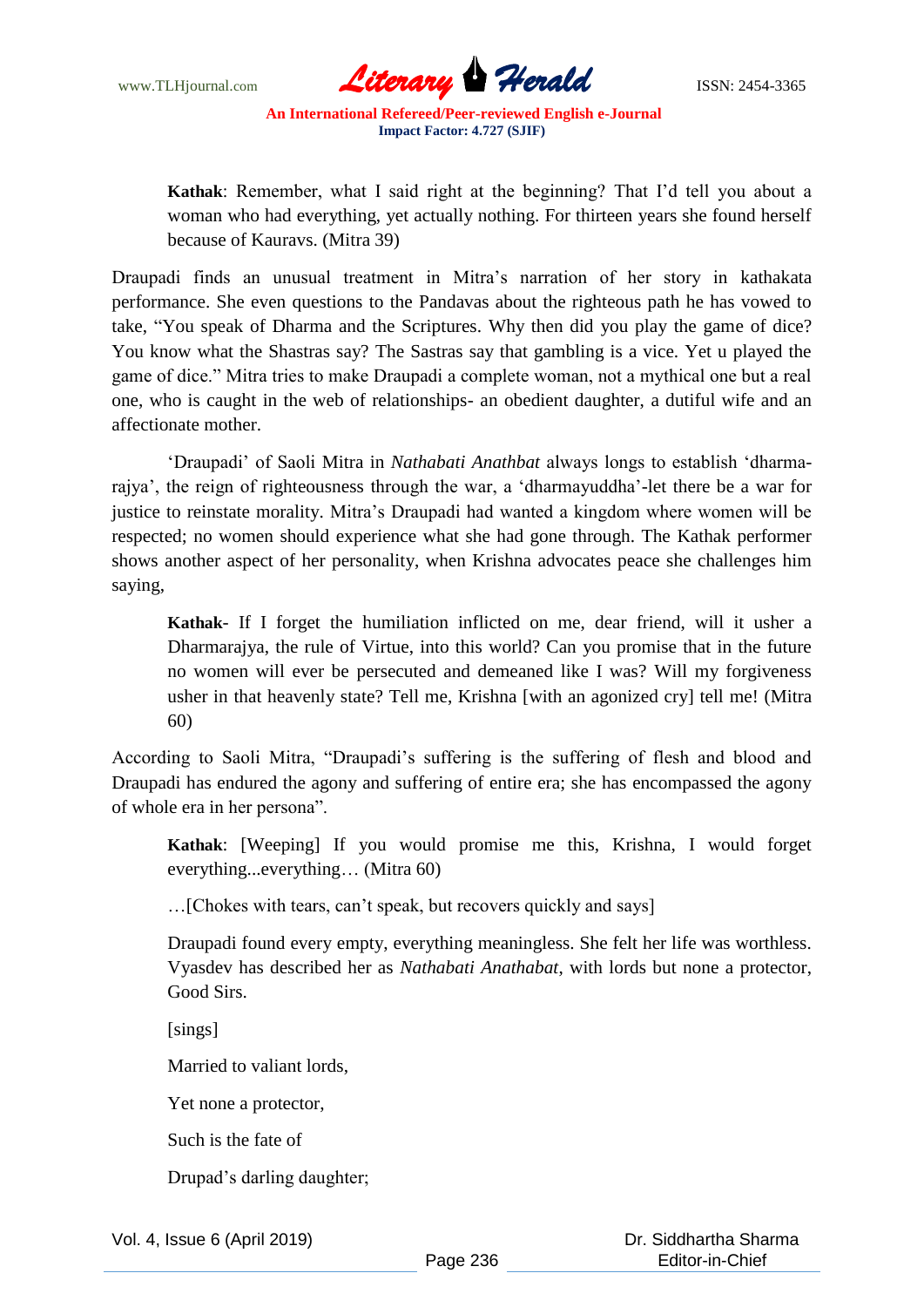

Unbelievable pain and bitterness... [The girls of the Chorus join in on a higher key] Married to valiant lords, yet none a protector, Such is the fate of Drupad"s darling daughter. Unbearable pain and bitterness Are all that life brought her.

Married to valiant lords, yet none a protector. (Mitra 62-63)

*The Mahabharata*"s re-tellings are at once a re-creation and re-interpretation of the epic from a realistic perspective. It is a general trend exhibited by the writers, to adopt a realistic form in terms of human experience and its possibilities and "Draupadi" has become the flaming symbol of protest invoked by feminists and other social activists of the day.

## Works Cited and Consulted

- Banerjee, Utpal K., editor. *Bengali Theatre: 200 Years*. Publications Division, Ministry of Information and Broadcasting, Government of India, 2015.
- Campbell, Joseph., and Bill Moyers. *The Power of Myth*. Knopf Doubleday Publishing Group, 2011.
- Bhyrappa, S.L. *Parva*. Translated by K. Raghavendra Rao. Sahitya Akademi, 2016.
- Cixous, Helene, and Annette Kuhn. "Castration and Decapitation." *Signs: Journal of Women in Culture and Society*, vol. 7, no. 1, University of Chicago Press, 1981, pp. 41-55.

Divakaruni, Chitra Banerjee. *The Palace of Illusions*. Picador, 2009.

Karve, Irawati. *Yuganta*. Orient Blackswan Private Limited, 2015.

Mackenzie, Donald A. *Indian Myth and Legend*. Sona Publication, 1971.

Millett, Kate. *Sexual Politics*. University of Illinois Press, 2000.

- Mitra, Saoli, director. *Nathabati Anaathbata*. 2016, www.youtube.com/watch?v=wEMipNhKC54.
- Mitra, Saoli. *Two Plays: Five Lords, Yet None a Protector & Timeless Tales*. Translated by Rita Datta. Stree, 2006.